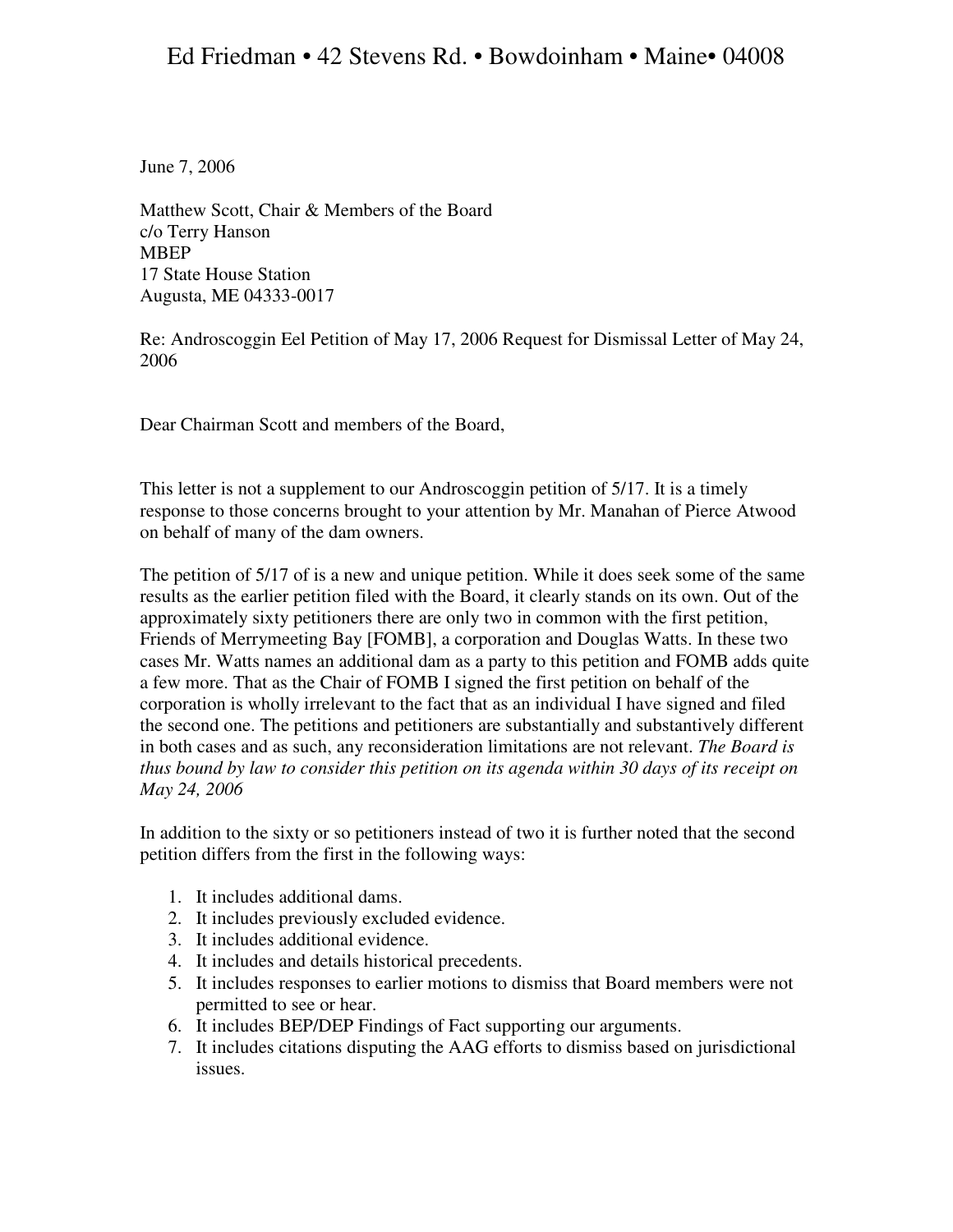- 8. It includes US Supreme Court arguments from SD Warren v. BEP that point to inconsistencies in the AAG's arguments for dismissal and support the Board's authority to dictate water quality standards.
- 9. Petitioners include virtually the entire Lewiston/Auburn legislative delegation, the Senate Chair of the Marine Resources Committee and an assortment of other legislators who are very concerned with both the eel/dam mortality issue and the manner in which the issue has been considered by the Board, the AAG and the DEP.

 The dam operators argue that the petition should be dismissed because it is really a petition for reconsideration. This is a straw man argument that should be rejected. Petitioners here are not asking the Board to make any rulings on any previously filed petition. They are asking for a hearing on a new petition.

 The fact is, there is nothing in either the Maine statutes or Board rules that prohibits, as a matter of law, re-filing a petition to modify water quality certifications.

There is a common law doctrine aimed at preventing the re-litigation of claims that were tried or could have been tried in an earlier suit: the doctrine of *res judicata*. However, *res judicata* does not apply here. As the court stated in Town of Ogonquit v. Cliff House & Hotels, Inc., 2000 ME 169; 759 A.2d 731, 735 (2000):

The doctrine of res judicata applies to prior administrative proceedings, provided that such proceedings contain the "essential elements of adjudication." See *Town of Freeport v. Greenlaw, 602 A.2d 1156, 1160 (Me. 1992).* The "essential elements of adjudication" include:

1) adequate notice; 2) the right to present evidence and legal argument and to rebut opposing evidence and argument; 3) a formulation of issues of law and fact to apply rules to specified parties concerning a specified transaction; 4) the rendition of a final decision; and 5) any "other procedural elements as may be necessary to constitute the proceeding a sufficient means of conclusively determining the matter in question." *Town of North Berwick v. Jones, 534 A.2d 667, 670 (Me. 1987)* (quoting *Restatement (Second) of Judgments § 83(2)* (1982)).

The essential elements of adjudication are not present here. First, there was no right to present evidence. While the petition to modify had to specifically describe the factual basis for the petition, including what evidence *will be offered* to support the petition, Board Rules, Ch. 2, Rule 27, evidence was not permitted to be presented at the public meeting at which the Board denied the earlier Androscoggin petition. Evidence can only be presented in an adjudicatory hearing, which was not granted.

Second, there was no right to rebut legal argument. Dam owners filed what was essentially a motion to dismiss the petition to modify the water quality certifications, and the Board would not consider a response to that legal argument by FOMB's attorney, Bruce Merrill.